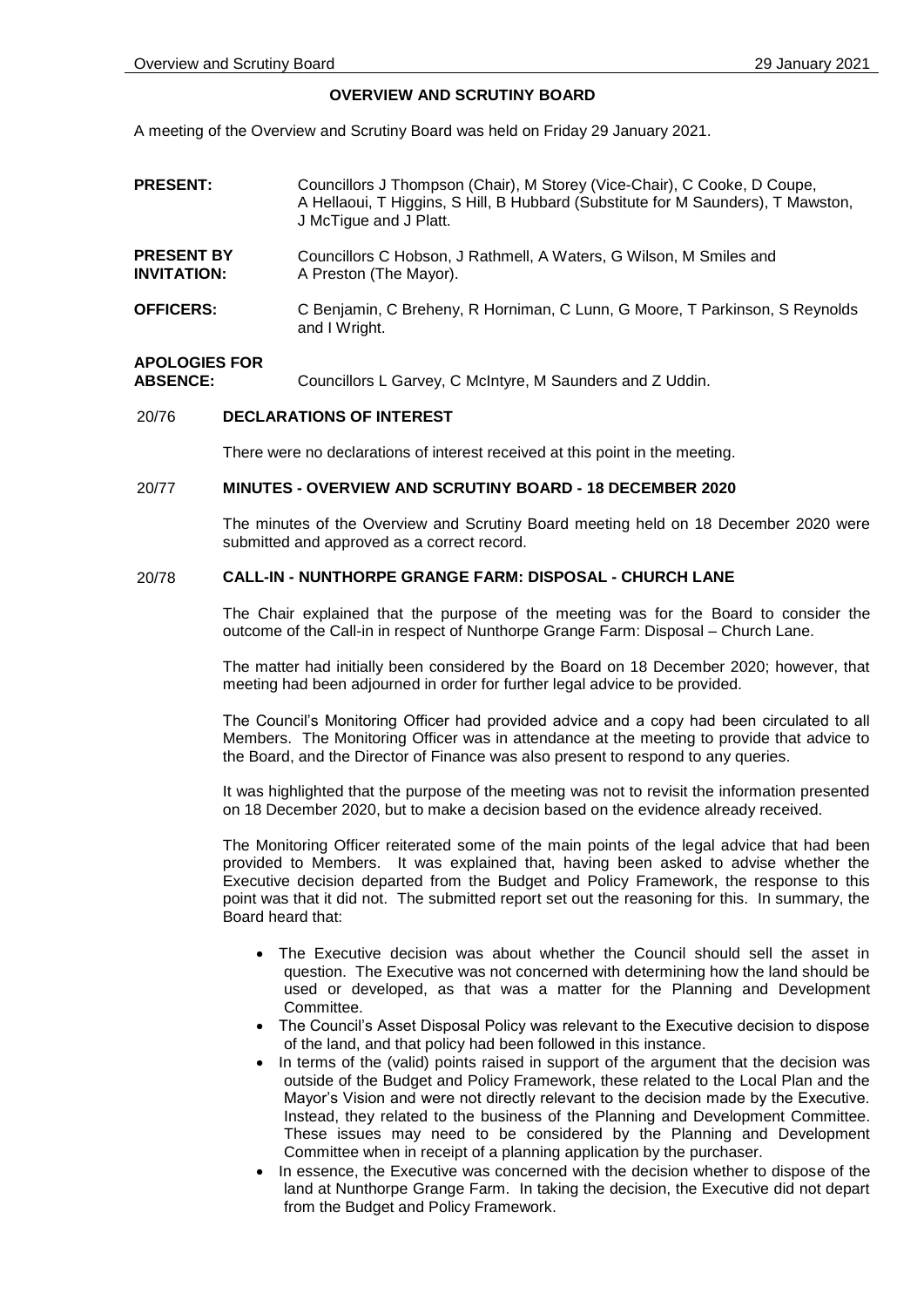The Proposer of the Call-in, Councillor Rathmell, made the following points:

- It was felt that, despite being a valid Policy Framework document, the Local Development Plan was being dismissed. Reference was made to the role of the Planning and Development Committee; the replacement of this document in the Budget and Policy Framework with national legislation; designation of this land within the Local Plan as agricultural land, forestry or fishery, versus the proposed use of this land for religious purposes; and the potential implications for the Planning department, the Council and the local area following departure from the Local Policy Framework and the Local Plan.
- The legal advice provided relied on the Council's planning process, which ensured that a departure from the Local Plan did not happen. However, it was felt that departure from the Local Plan had occurred in this case because the Executive decision had approved sale for an alternative use within the Local Plan, which gave the Planning and Development Committee no authority, precedence or sway.
- There had been no advice provided in respect of the Mayor's Vision, which it was felt the decision had also departed from.
- This matter departed from the Budget and Policy Framework, and the decision taken by the Executive should therefore be referred back to Full Council for consideration. Reference was made to use of the site for religious purposes; the Council's Policy Framework and Policy documents; the potential impact upon residents in departing from the Budget and Policy Framework; and the complexities around planning and benefit of sourcing associated specialist advice.

A Member commented that the purpose of the meeting was to complete business that had been adjourned on 18 December 2020, and to make a decision based on the information already provided to the Board. It was felt that the report provided by the Monitoring Officer detailed a response to the arguments raised at that meeting; any new information or arguments were not materially relevant to the decision that Members needed to take at this point. The decision required of Members at this moment in time was based on the discussions Members had had in the first meeting, and based on the Monitoring Officer's paper. Essentially, did the Board disagree with the Monitoring Officer's advice and therefore feel the decision ought to be referred back to Full Council, or did the Board agree with the Monitoring Officer's determination, as presented. It was highlighted that, once this aspect of the Call-in had been considered, further discussion was still required as to whether or not this decision should be referred back to the Executive.

The Democratic Services Officer explained that following on from the Monitoring Officer's advice, the Board needed to take a vote in order to determine whether or not it accepted this advice (i.e. did the Board agree that the decision fell outside of the Budget and Policy Framework, or not). If the Board did agree that the decision fell outside of the Budget and Policy Framework, then the matter would be referred back to Full Council. It was highlighted that, irrespective of the outcome on this point, the vote would only deal with the first part of the Call-in. The decision could still be referred back to Executive should the Board feel it appropriate to do so.

Members were advised that once the first vote had been held, the Board would then be required to hold a further two votes to consider the remaining grounds i.e. lack of consultation and inadequacy of information, which were both raised at the initial meeting on 18 December 2020. Each vote would be to determine whether the Board felt there was sufficient evidence to refer the matter back to the Executive on that particular ground, or not. The Board also needed to be clear on its reasons for a referral back to the Executive, if applicable.

It was indicated that, if the Board determined there was insufficient evidence for a referral and it was satisfied with the decision-making process followed and the decision taken, no further action would be necessary. The decision could then be implemented immediately. Alternatively, the Board could opt to take no further action, but consider whether issues arising from the Call-in needed to be added to the Scrutiny Work Programme.

Following a voting process, the Board agreed that:

1. The decision taken by the Executive did not fall outside of the Budget and Policy Framework, therefore accepting the legal advice provided by the Monitoring Officer.